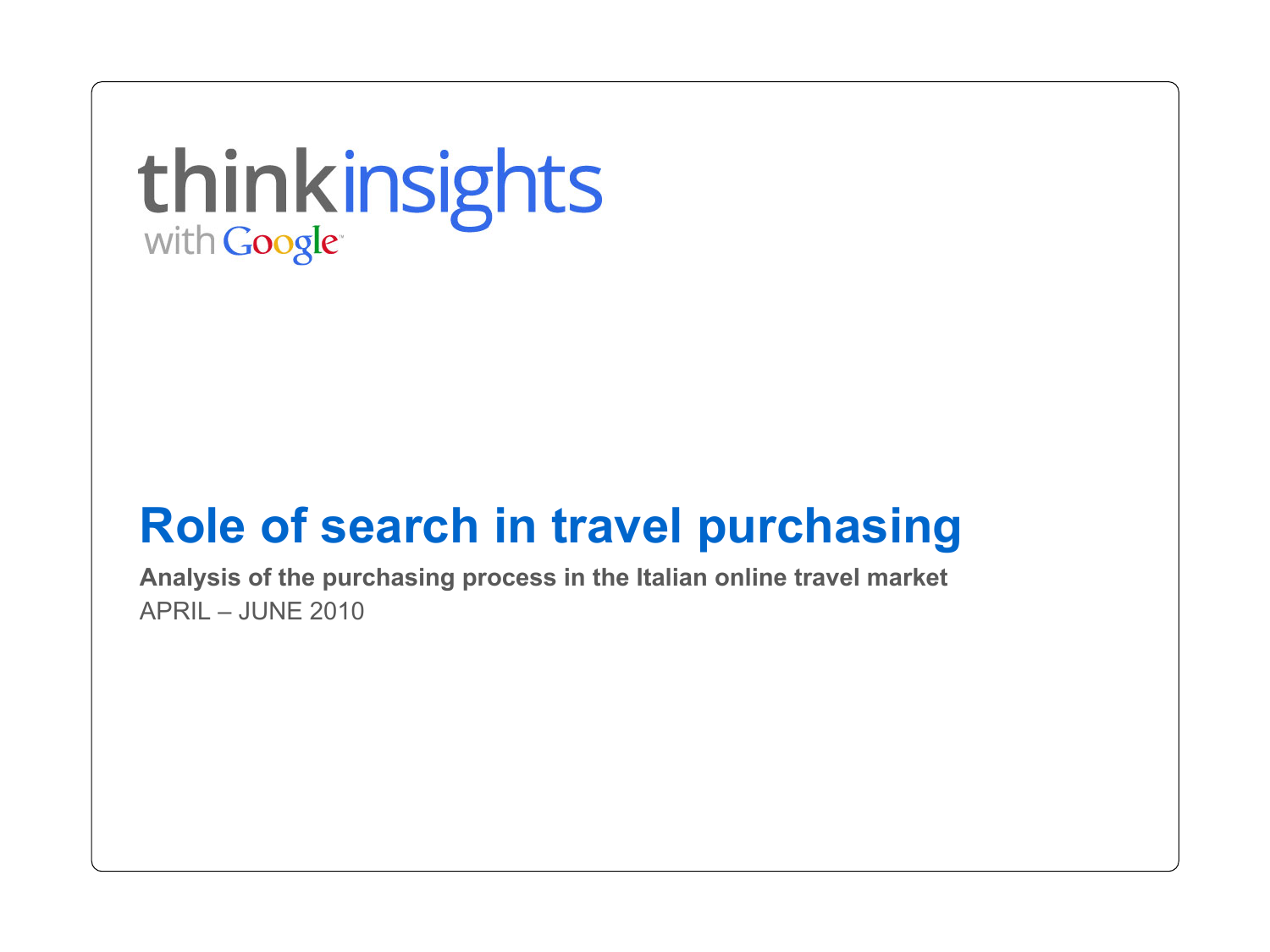## **OBJECTIVES**

**Map the role of search in the purchasing process in Italian online travel market** 

## **METHODOLOGY**

**Custom analysis of Nielsen's Netview Metered panel** 

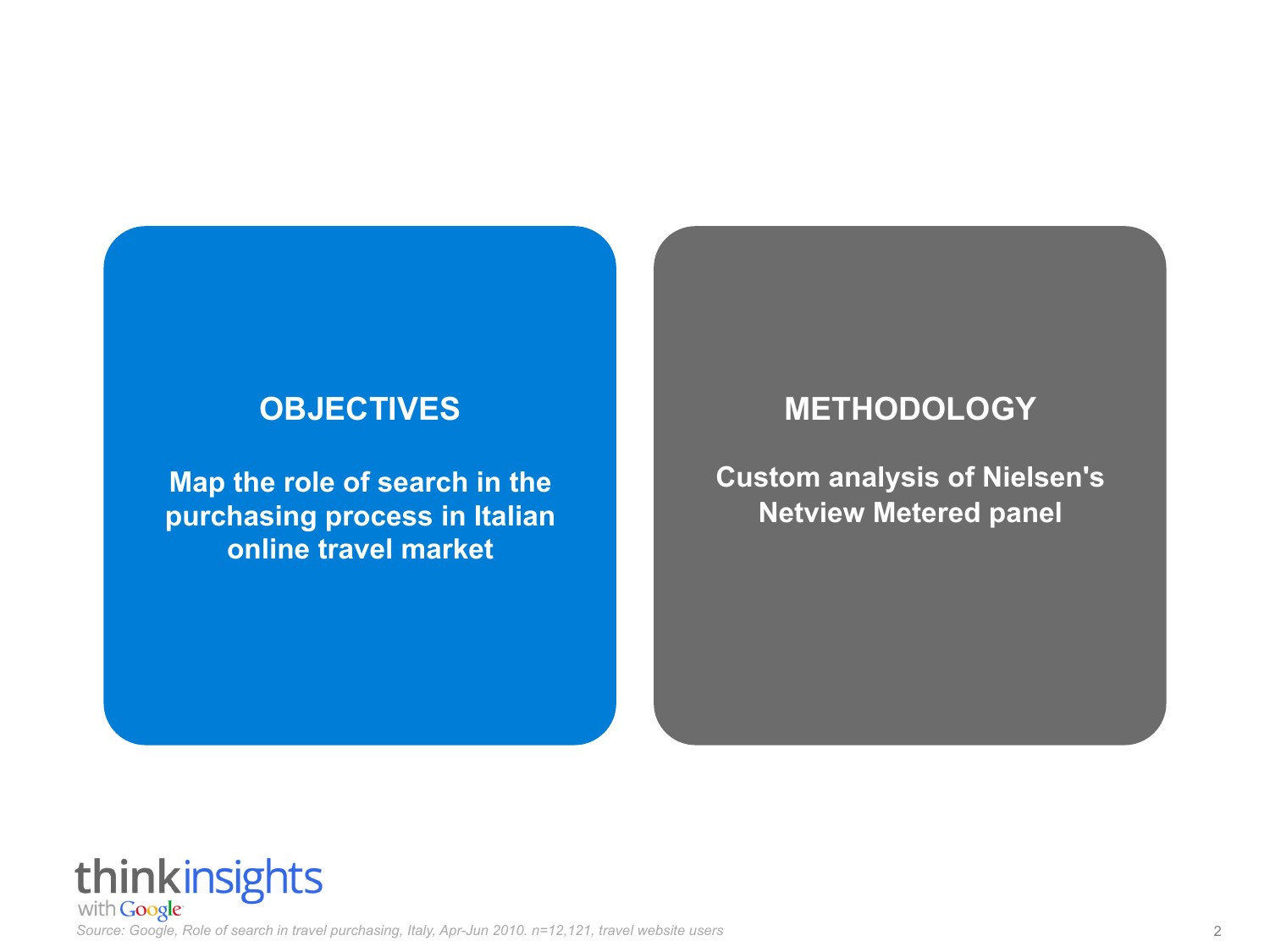# **Executive summary**



There are **16.5 million** people in the 'Travel' Market



**Search (and Google Search specifically) is a critical part of the customer journey**. **11.7m** or **71%** use search at a point in their journey, increasing to **86%** of those that purchase



There is a **strong positive correlation between search intensity & actual purchase** – no doubt fuelled by purchasers being on a dedicated mission



However, there is a **long time lag between initial search & purchase** for majority creating multiple windows of influence



And **conversion to actual purchase is low**: sites have to work hard to convert visits to sales



**87% of searchers that purchased used generic terms**, which tend to be maintained throughout purchase journey…pointing towards their use being an established habit



**Sponsored links significantly increase likelihood of purchase** - people who click on sponsored links are **1.8 times** more likely to make a purchase than the total audience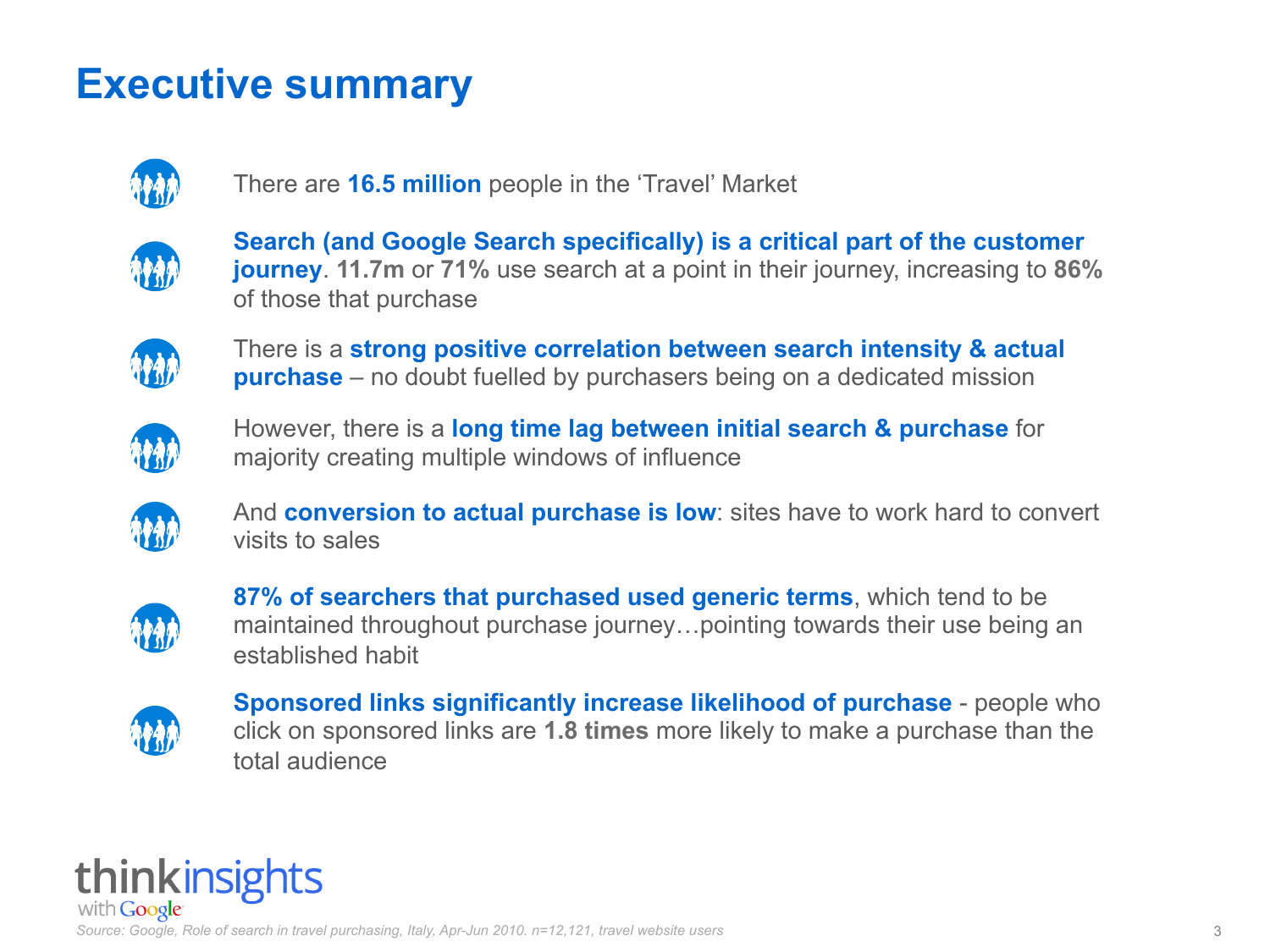# **Study design**

#### **CUSTOM ANALYSIS OF NIELSEN'S NETVIEW METERED PANEL**

- Sample size: 12,121
- Analysis restricted to Adults 16+
- From April June 2010
- Recoded to Google classification criteria
- Approximately 316 sites included
- "Start event" determined as the first travel related activity in the period of analysis
- Data checked for outliers + cleaned
- 46,969 unique search terms categorised according to Google's classification structures

thinkinsights

with Google

• Referrals also included to identify nonsearch click-throughs

#### **TRAVEL WEBSITE USERS**



#### **SITE CATEGORISATIONS**

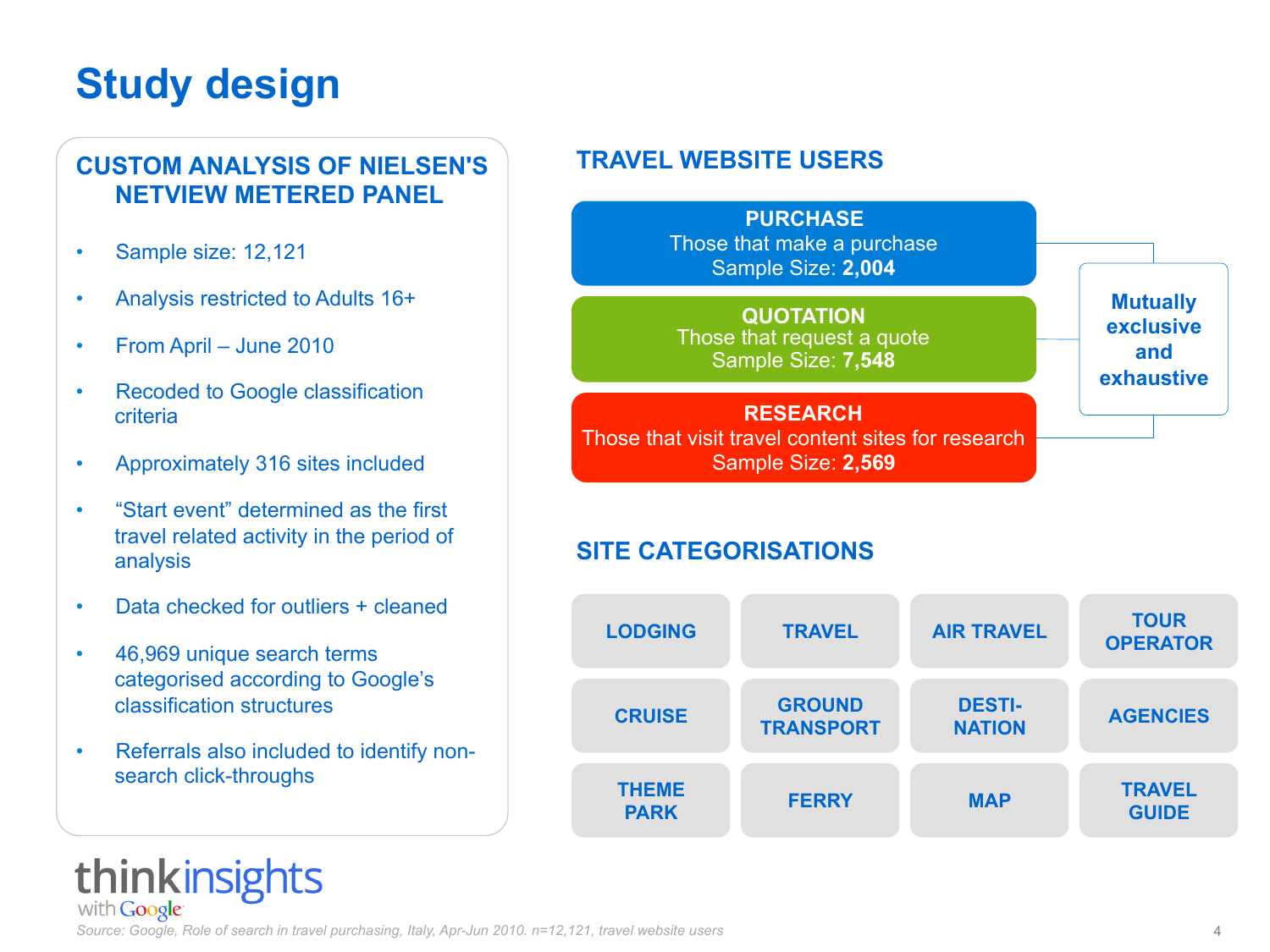## **Behaviour overview**



**15% PURCHASE 2.5 million purchased 6 million products** 

**59% GET QUOTES 9.7 million requested 70 million quotes** 

> **26% RESEARCH 4.3 million researchers**

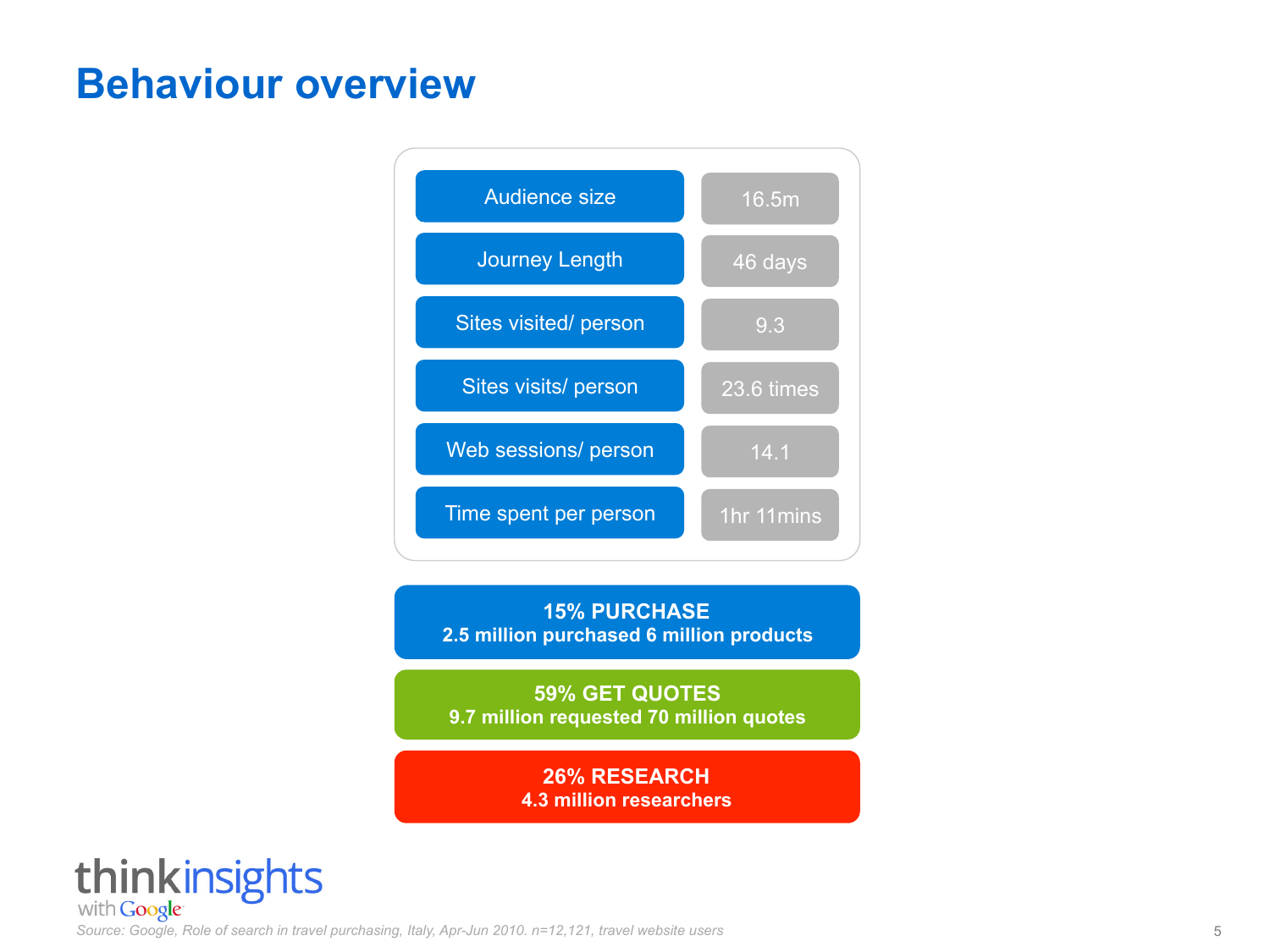# **Much activity prior to first purchase**

Shoppers visit an average of 10 separate sites prior to making their first purchase in 11 separate web sessions. Hotel purchases are made after the most extensive research, with bus journeys the least.



### thinkinsights with Google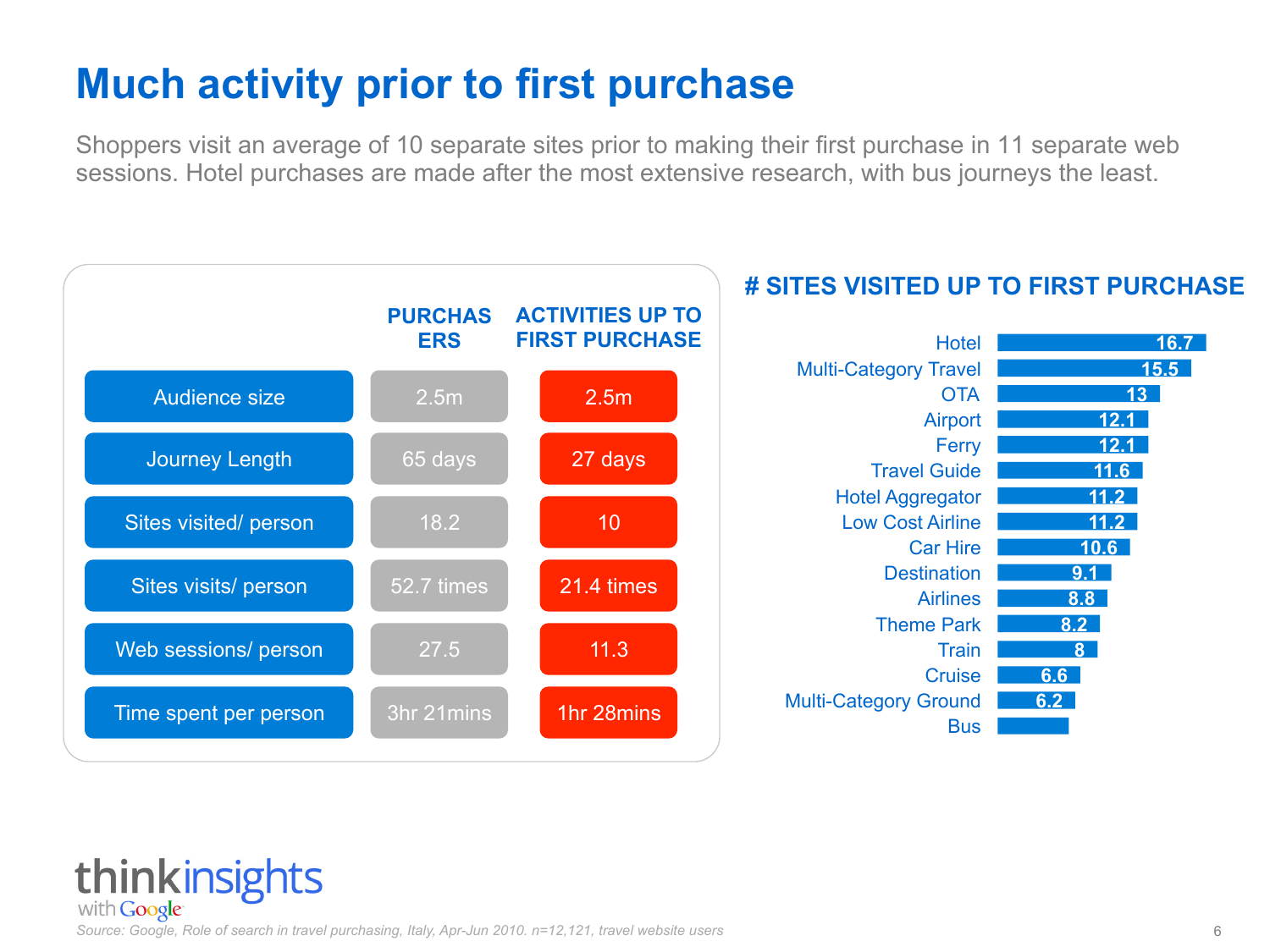# **Time lag between first search & purchase**

Although 1 in 5 purchases are made within 24 hours of the initial search, the majority have significant lag – travel shoppers will have multiple windows of influence.

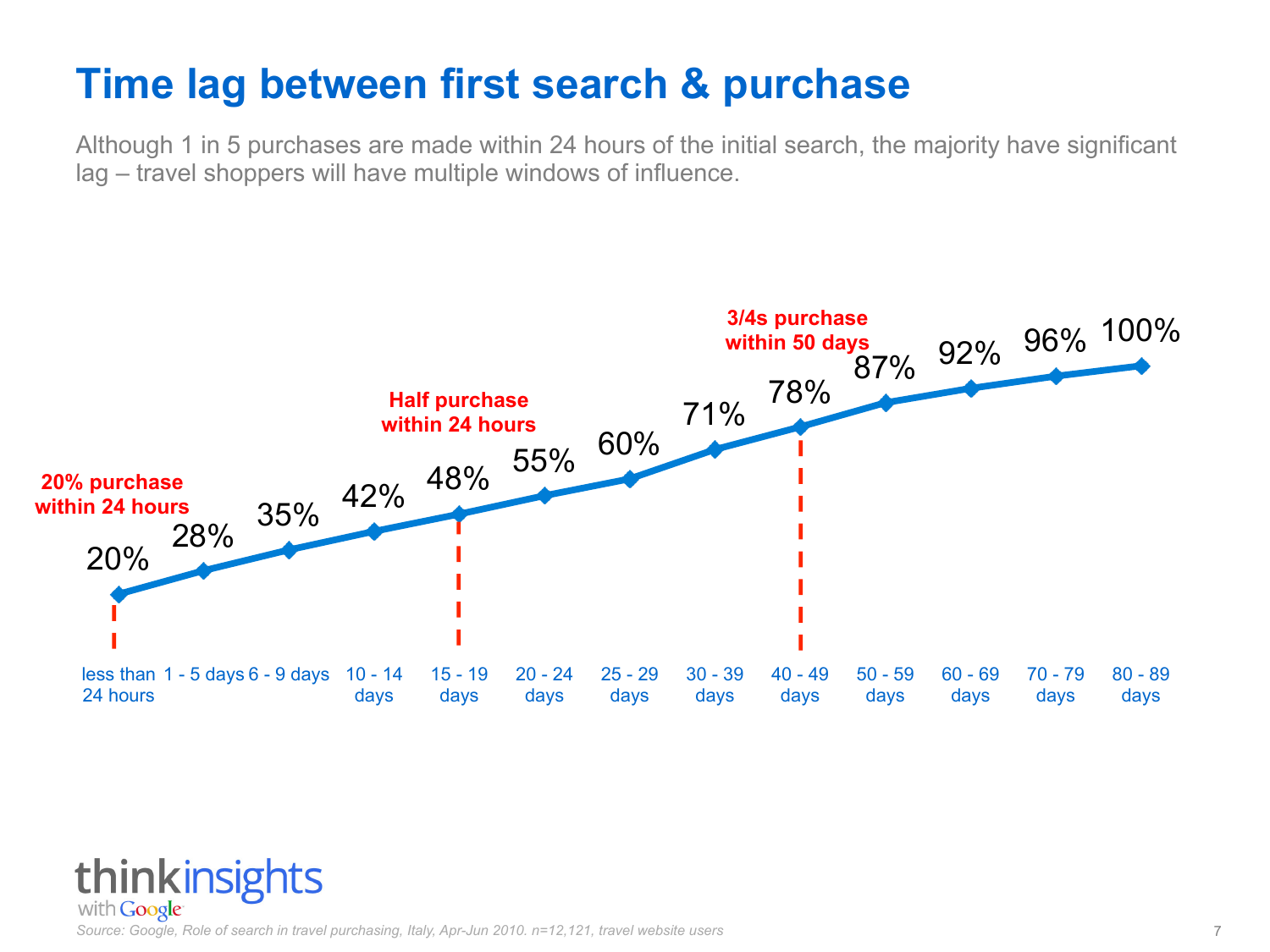# **Conversion to actual purchase low**

Sites have to work hard to convert visits to sales. Ground transport and air travel enjoy the highest rates, but even these are lower than one in five of shoppers who visit their sites. Note not much loyalty achieved via quotes – only marginal uplift from viewing.

### **% WHO LOOK FOR PRODUCT ON A SITE WHO GO ON TO PURCHASE FROM SITE**



### **% WHO GET A QUOTE WHO GO ON TO PURCHASE FROM SITE**

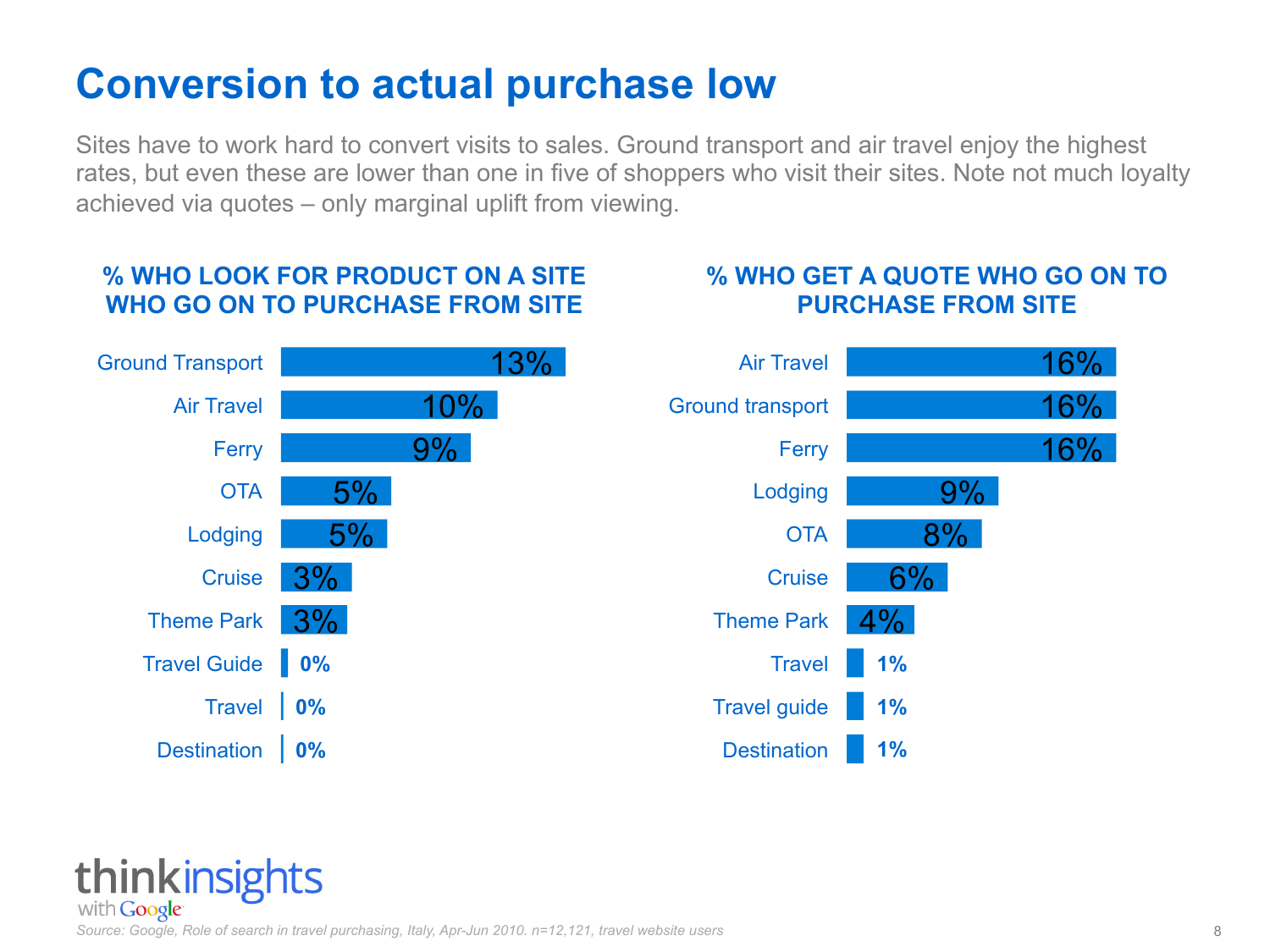# **Purchasers more engaged in journey**

Those that made a purchase visited more sites, more times, over more sessions and spent more time within the category. Nearly half made multiple purchases, with low cost airlines and train travel dominating.



*Source: Google, Role of search in travel purchasing, Italy, Apr-Jun 2010. n=12,121, travel website users* 9

thinkinsights

with Google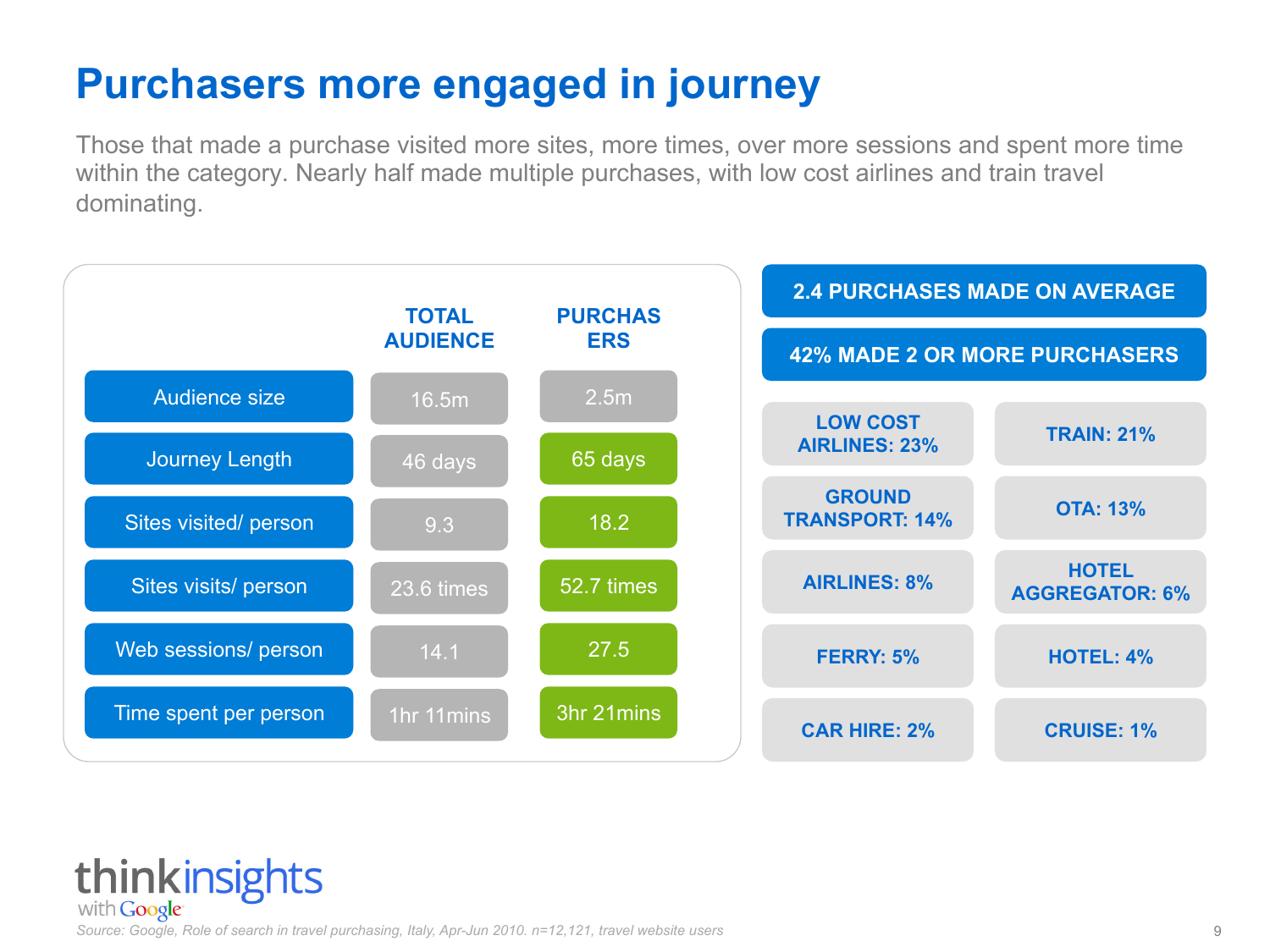# **Purchasers more likely to use search**

Those that purchase are more likely to use search including sponsored searches, conducting on average 38 searches

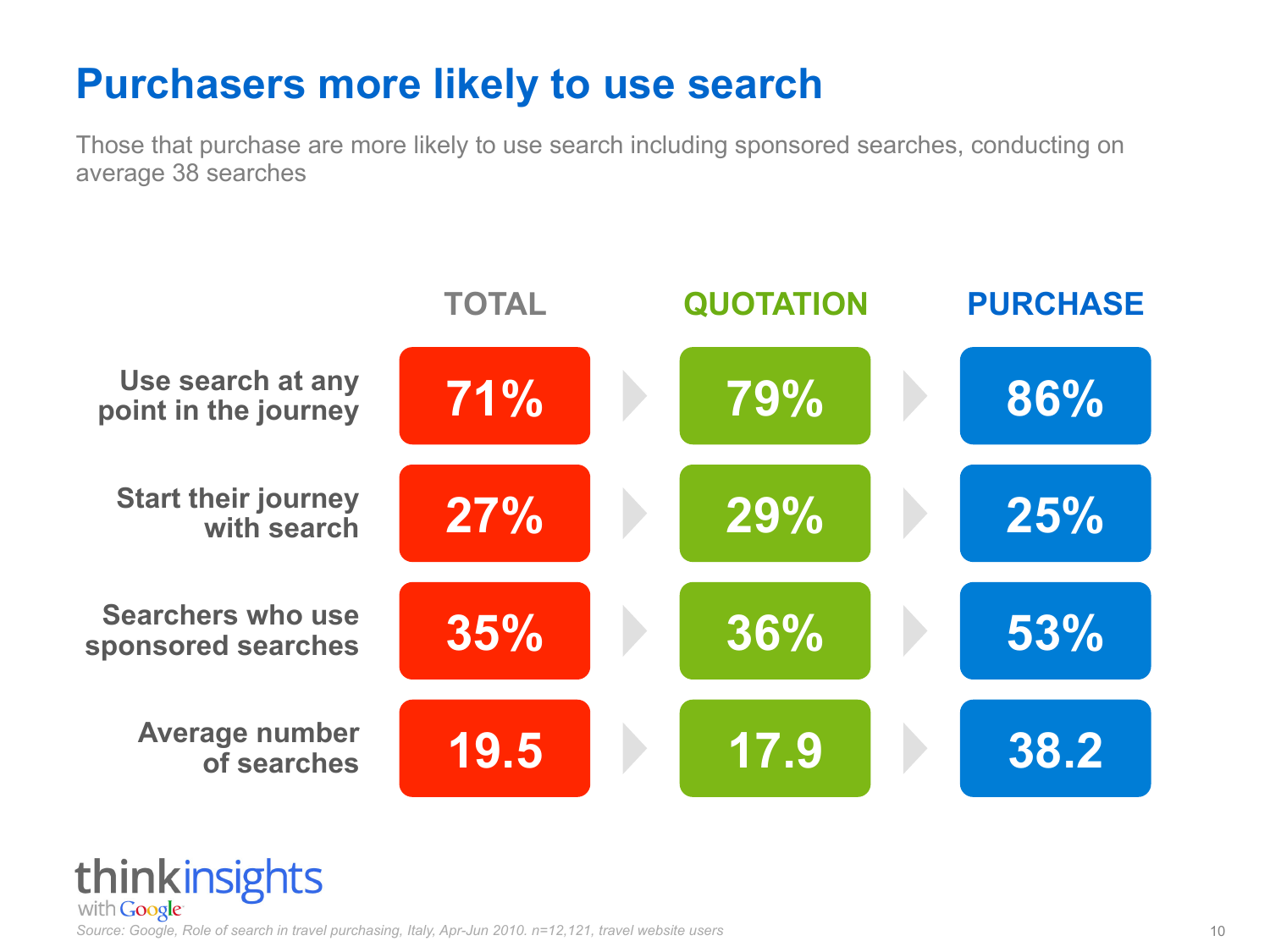# **Purchase correlated with no. of searches**

Looking at the % who purchased based on the number of searches conducted points to a strong, positive correlation between the two



thinkinsights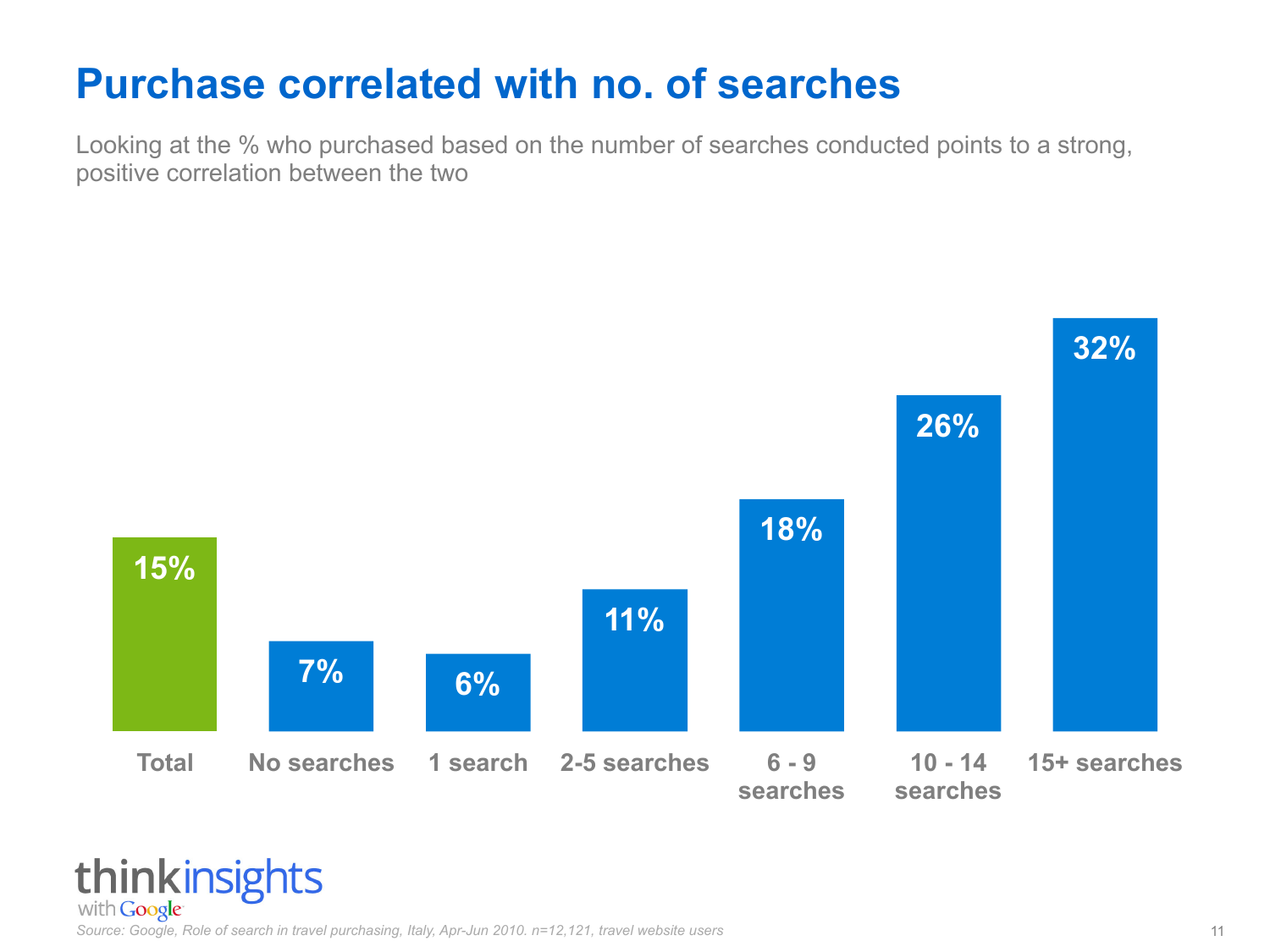# **Generic terms most commonly used**

In terms of % of searches, generic terms are more frequently used. However, looking at this in terms of % of searchers unveils considerable overlap / use of both generic and brand terms



## thinkinsights with **Google**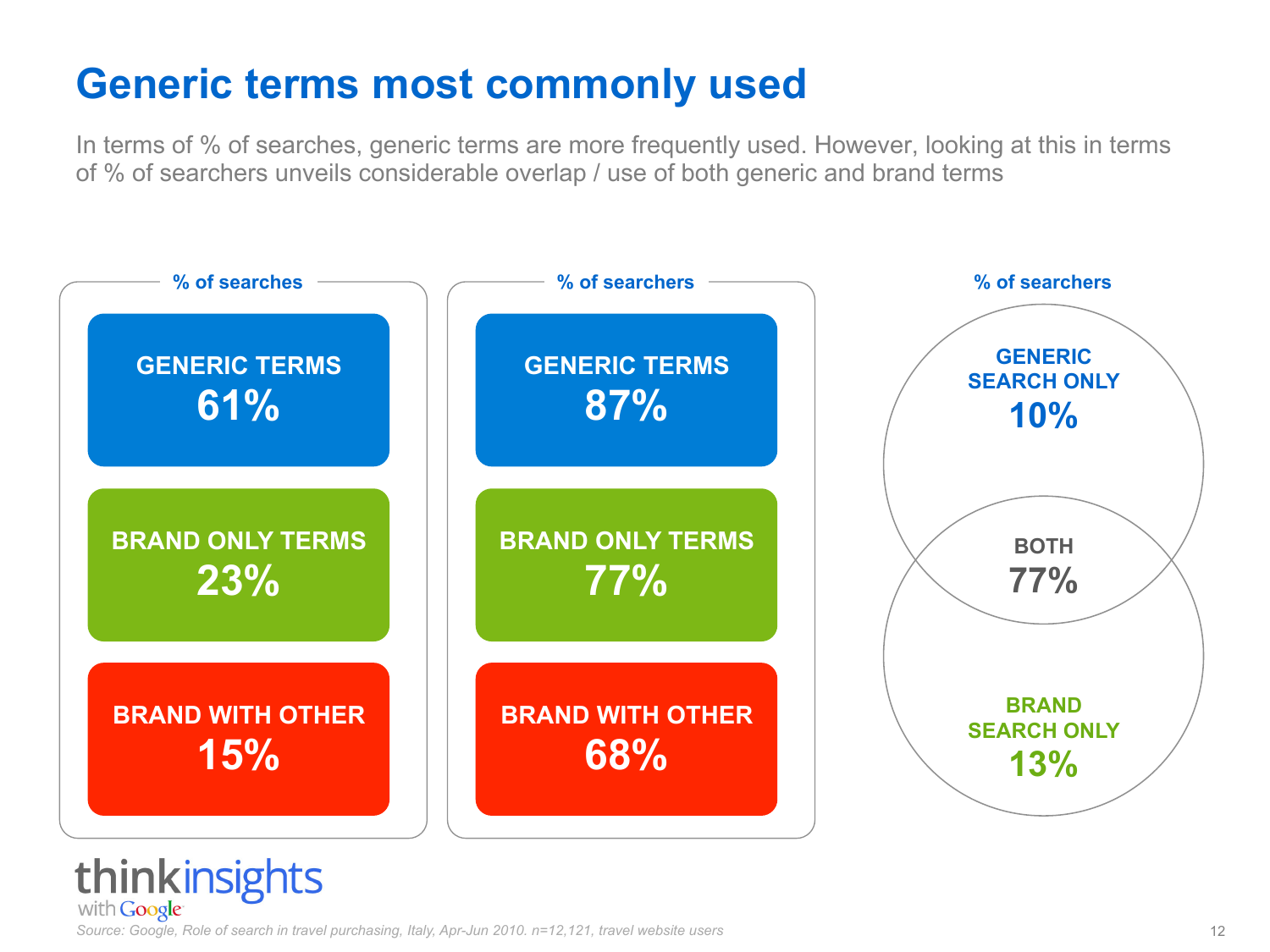## **Generic searches centred on destination**

Brand based searches focused on airlines and brand (with other) searches focused on hotels



## thinkinsights with Google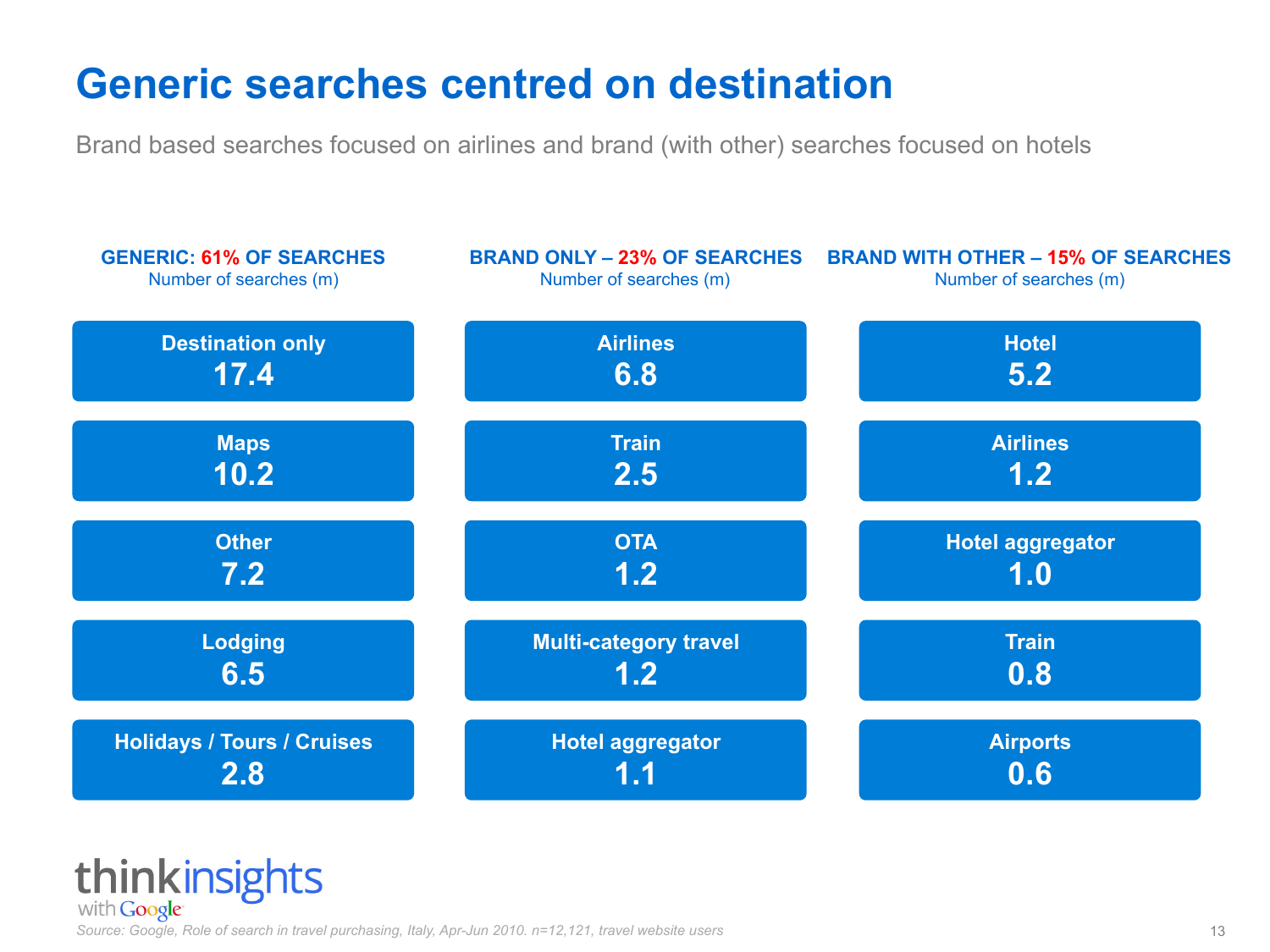# **Search terms maintained for duration**

Those that use generic terms in the first search are more likely to continue to. The same is true for those who use branded search terms



Source: Google, Role of search in travel purchasing, Italy, Apr-Jun 2010. n=12,121, travel website users 14

thinkinsights

with Google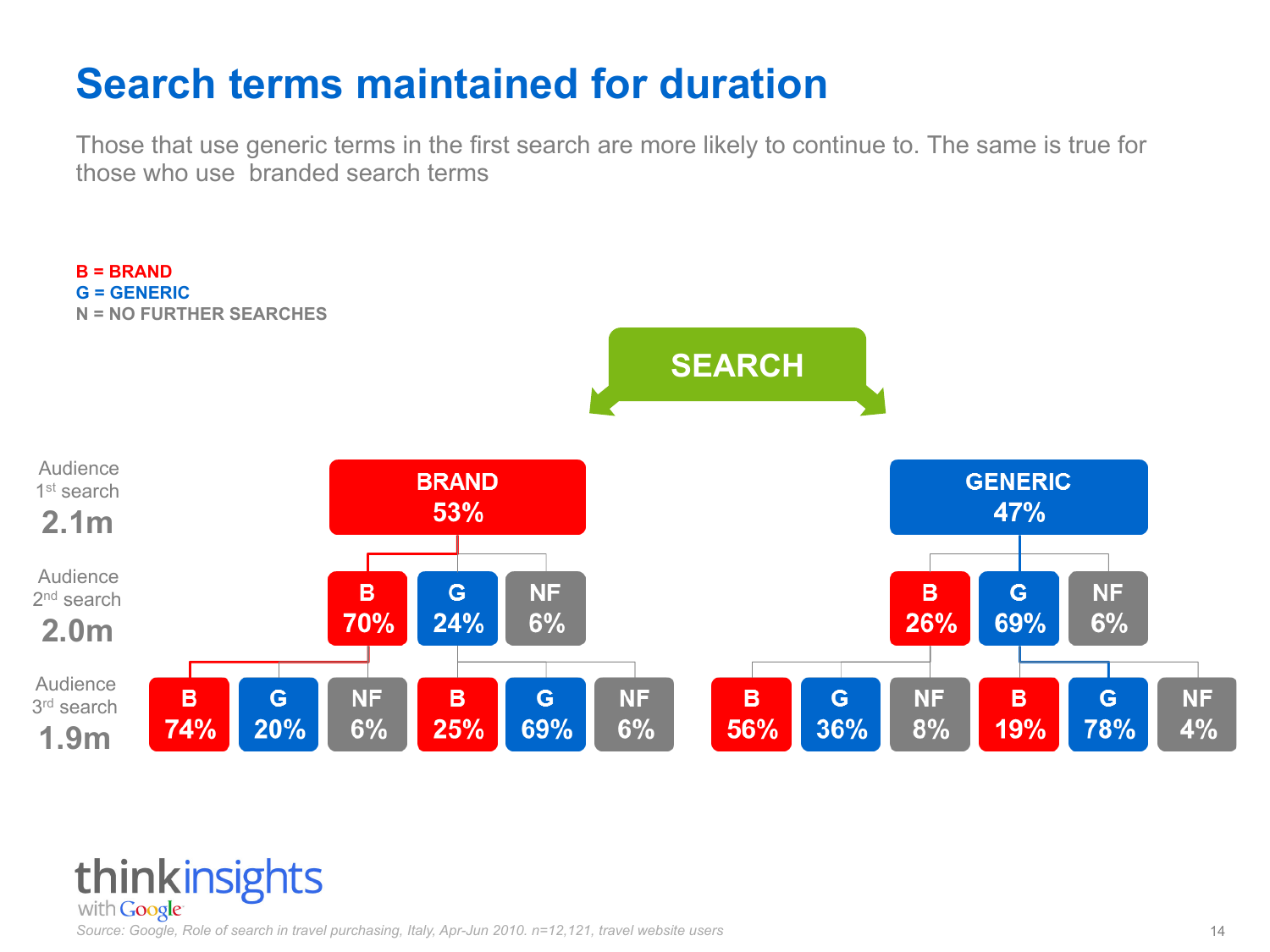# **Purchase more likely from sponsored links**

People who click on sponsored links are more likely to make a purchase. Again there is a suggestion of a correlation between number of clicks (on sponsored links) and purchase



### thinkinsights with **Google**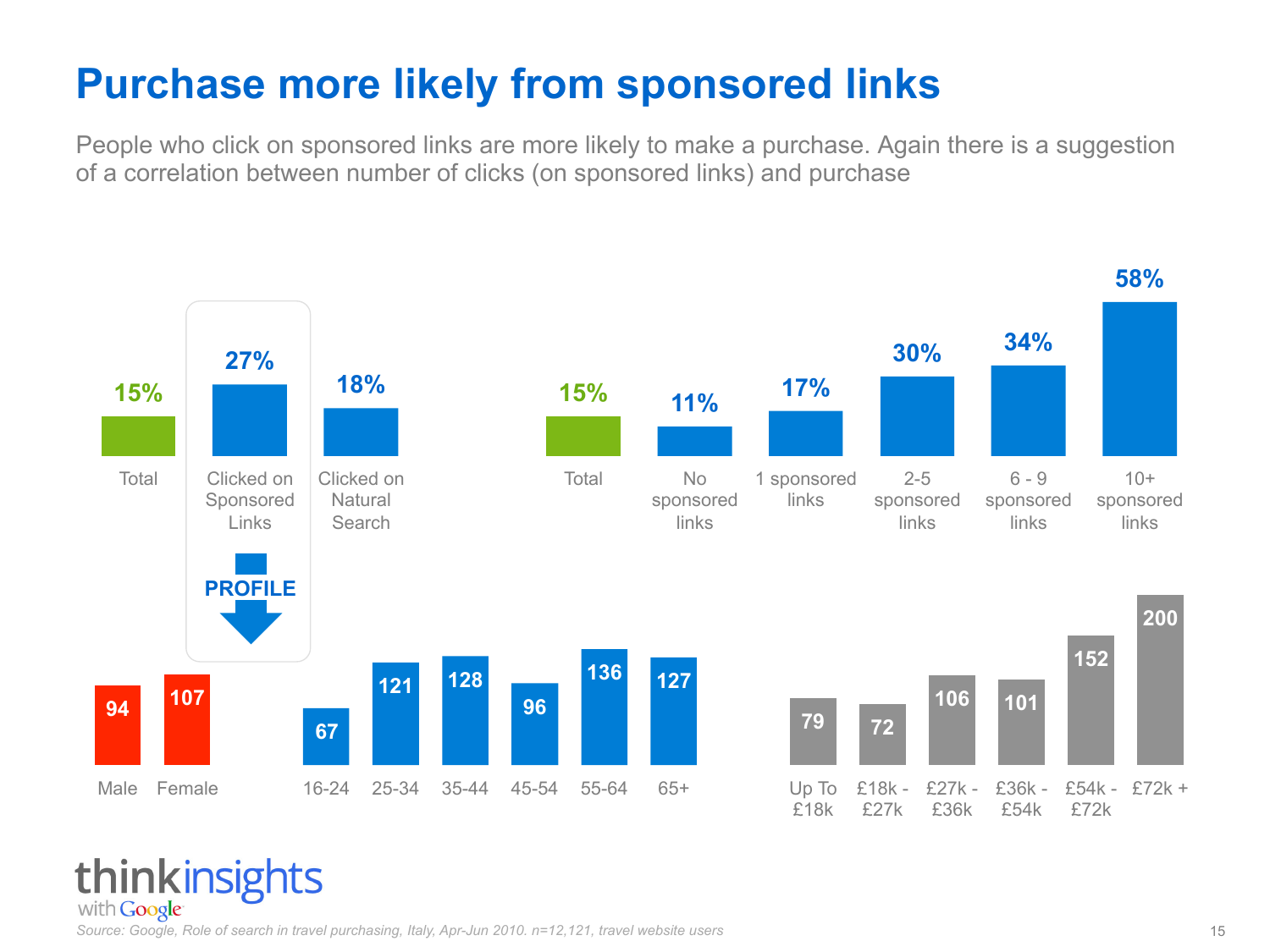# **Google key across purchase journey**

For 25% of purchasers, the first entry point into the Travel Market was via Google Search AND 57% of purchasers visited Google Search in the period up to purchase AND for 27% of purchasers, the first page visited in their purchase session was Google Search